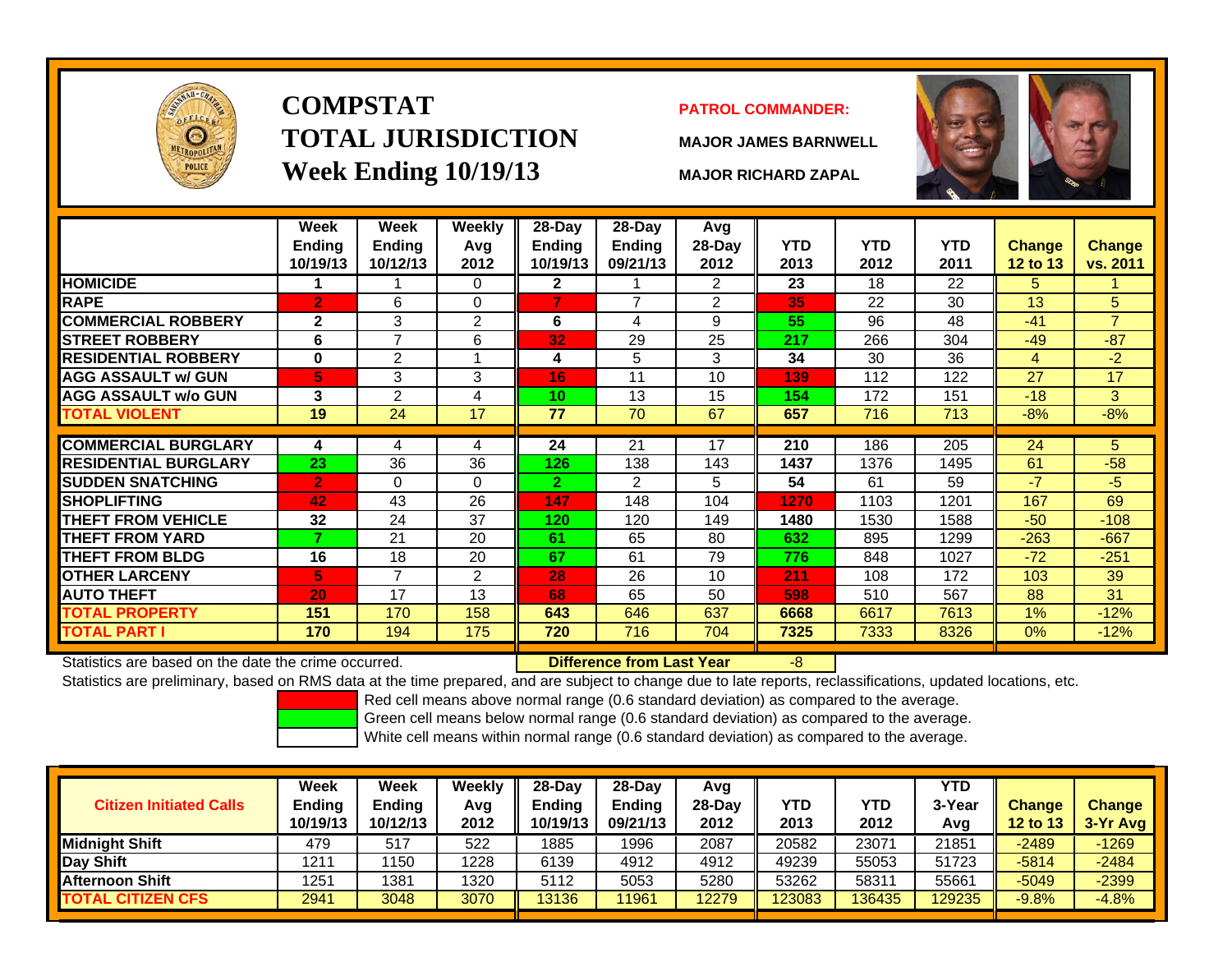

## **COMPSTATWEST CHATHAM PRECINCTWeek Ending 10/19/13**

### **PRECINCT COMMANDER:**

**CAPT. PHILIP REILLEY**



|                             | Week<br><b>Ending</b><br>10/19/13 | Week<br><b>Ending</b><br>10/12/13 | Weekly<br>Avq<br>2012 | 28-Day<br>Ending<br>10/19/13 | $28$ -Day<br>Ending<br>09/21/13 | Avg<br>$28-Day$<br>2012 | <b>YTD</b><br>2013 | <b>YTD</b><br>2012 | <b>YTD</b><br>2011 | <b>Change</b><br><b>12 to 13</b> | <b>Change</b><br>vs. 2011 |
|-----------------------------|-----------------------------------|-----------------------------------|-----------------------|------------------------------|---------------------------------|-------------------------|--------------------|--------------------|--------------------|----------------------------------|---------------------------|
| <b>HOMICIDE</b>             | 0                                 | 0                                 | 0                     | 0                            | 0                               | $\Omega$                |                    | $\Omega$           | 2                  |                                  | $-1$                      |
| <b>RAPE</b>                 | 0                                 | 0                                 | 0                     | $\bf{0}$                     | $\Omega$                        |                         | 6                  | 8                  | 6                  | -2                               | $\overline{0}$            |
| <b>COMMERCIAL ROBBERY</b>   | $\overline{2}$                    |                                   | 0                     | 3                            | 1                               | $\overline{2}$          | 7                  | 18                 | 10                 | $-11$                            | $-3$                      |
| <b>ISTREET ROBBERY</b>      | 1                                 | 0                                 |                       | 4                            | $\overline{2}$                  | 3                       | 24                 | 30                 | 36                 | $-6$                             | $-12$                     |
| <b>RESIDENTIAL ROBBERY</b>  | 0                                 | 0                                 | $\Omega$              | $\bf{0}$                     | 0                               | $\Omega$                | 5                  | 5                  | 5                  | $\Omega$                         | $\Omega$                  |
| <b>AGG ASSAULT w/ GUN</b>   | $\mathbf 0$                       |                                   | $\Omega$              | $\mathbf{2}$                 | $\overline{2}$                  |                         | 14                 | 12                 | 26                 | $\overline{2}$                   | $-12$                     |
| <b>AGG ASSAULT w/o GUN</b>  | $\bf{0}$                          | 0                                 |                       |                              | 3                               | 2                       | 26                 | 22                 | 30                 | 4                                | $-4$                      |
| <b>TOTAL VIOLENT</b>        | 3                                 | $\overline{2}$                    | $\overline{2}$        | 10                           | 8                               | 9                       | 83                 | 95                 | 115                | $-13%$                           | $-28%$                    |
|                             |                                   |                                   |                       |                              |                                 |                         |                    |                    |                    |                                  |                           |
| <b>COMMERCIAL BURGLARY</b>  | 0                                 |                                   |                       |                              | $\overline{2}$                  | 3                       | 25                 | 26                 | 24                 | $-1$                             |                           |
| <b>RESIDENTIAL BURGLARY</b> | 6                                 | 4                                 | 6                     | 23                           | 24                              | 23                      | 243                | 226                | 225                | 17                               | 18                        |
| <b>ISUDDEN SNATCHING</b>    | 0                                 | 0                                 | $\Omega$              | $\bf{0}$                     | $\Omega$                        |                         | $\bf{0}$           | 10                 | 6                  | $-10^{-}$                        | $-6$                      |
| <b>SHOPLIFTING</b>          | $\mathbf{2}$                      | 4                                 | 2                     | 10                           | 12                              | 10                      | 119                | 107                | 130                | 12                               | $-11$                     |
| <b>THEFT FROM VEHICLE</b>   | 7                                 | 6                                 | 5                     | 21                           | 22                              | 22                      | 220                | 218                | 204                | $\overline{2}$                   | 16                        |
| <b>THEFT FROM YARD</b>      | 1                                 | 0                                 | 3                     | 4                            | 3                               | 13                      | 78                 | 138                | 214                | $-60$                            | $-136$                    |
| <b>THEFT FROM BLDG</b>      | $\mathbf{2}$                      | 3                                 | 3                     | 12                           | 13                              | 12                      | 111                | 131                | 158                | $-20$                            | $-47$                     |
| <b>OTHER LARCENY</b>        |                                   | $\overline{2}$                    | $\Omega$              | 6                            | 6                               | 2                       | 22                 | 18                 | 29                 | 4                                | $-7$                      |
| <b>AUTO THEFT</b>           | 5                                 | $\overline{2}$                    | $\overline{2}$        | 13 <sub>1</sub>              | 14                              | $\overline{ }$          | 98                 | 71                 | 117                | 27                               | $-19$                     |
| <b>TOTAL PROPERTY</b>       | 24                                | 22                                | 23                    | 90                           | 96                              | 91                      | 916                | 945                | 1107               | $-3%$                            | $-17%$                    |
| <b>TOTAL PART I</b>         | 27                                | 24                                | 25                    | 100                          | 104                             | 101                     | 999                | 1040               | 1222               | $-4%$                            | $-18%$                    |

Statistics are based on the date the crime occurred. **Difference from Last Year** 

-41

Statistics are preliminary, based on RMS data at the time prepared, and are subject to change due to late reports, reclassifications, updated locations, etc.

Red cell means above normal range (0.6 standard deviation) as compared to the average.

Green cell means below normal range (0.6 standard deviation) as compared to the average.

| <b>Citizen Initiated Calls</b> | Week<br><b>Ending</b><br>10/19/13 | Week<br>Ending<br>10/12/13 | Weekly<br>Avg<br>2012 | $28-Day$<br><b>Ending</b><br>10/19/13 | $28$ -Day<br><b>Endina</b><br>09/21/13 | Avg<br>28-Dav<br>2012 | YTD<br>2013 | YTD<br>2012 | <b>YTD</b><br>3-Year<br>Avg | <b>Change</b><br>12 to 13 | <b>Change</b><br>$3-Yr$ Avg |
|--------------------------------|-----------------------------------|----------------------------|-----------------------|---------------------------------------|----------------------------------------|-----------------------|-------------|-------------|-----------------------------|---------------------------|-----------------------------|
| <b>Midnight Shift</b>          | 89                                | -97                        | 100                   | 374                                   | 393                                    | 401                   | 4054        | 4631        | 4305                        | $-577$                    | $-251$                      |
| Day Shift                      | 250                               | 223                        | 248                   | 2318                                  | 938                                    | 993                   | 10114       | 11005       | 10468                       | $-891$                    | $-354$                      |
| <b>Afternoon Shift</b>         | 256                               | 276                        | 271                   | 997                                   | 945                                    | 1086                  | 10883       | 11916       | 1384                        | $-1033$                   | -501                        |
| <b>TOTAL CITIZEN CFS</b>       | 595                               | 595                        | 620                   | 3689                                  | 2276                                   | 2479                  | 25051       | 27552       | 26158                       | $-9.1%$                   | $-4.2%$                     |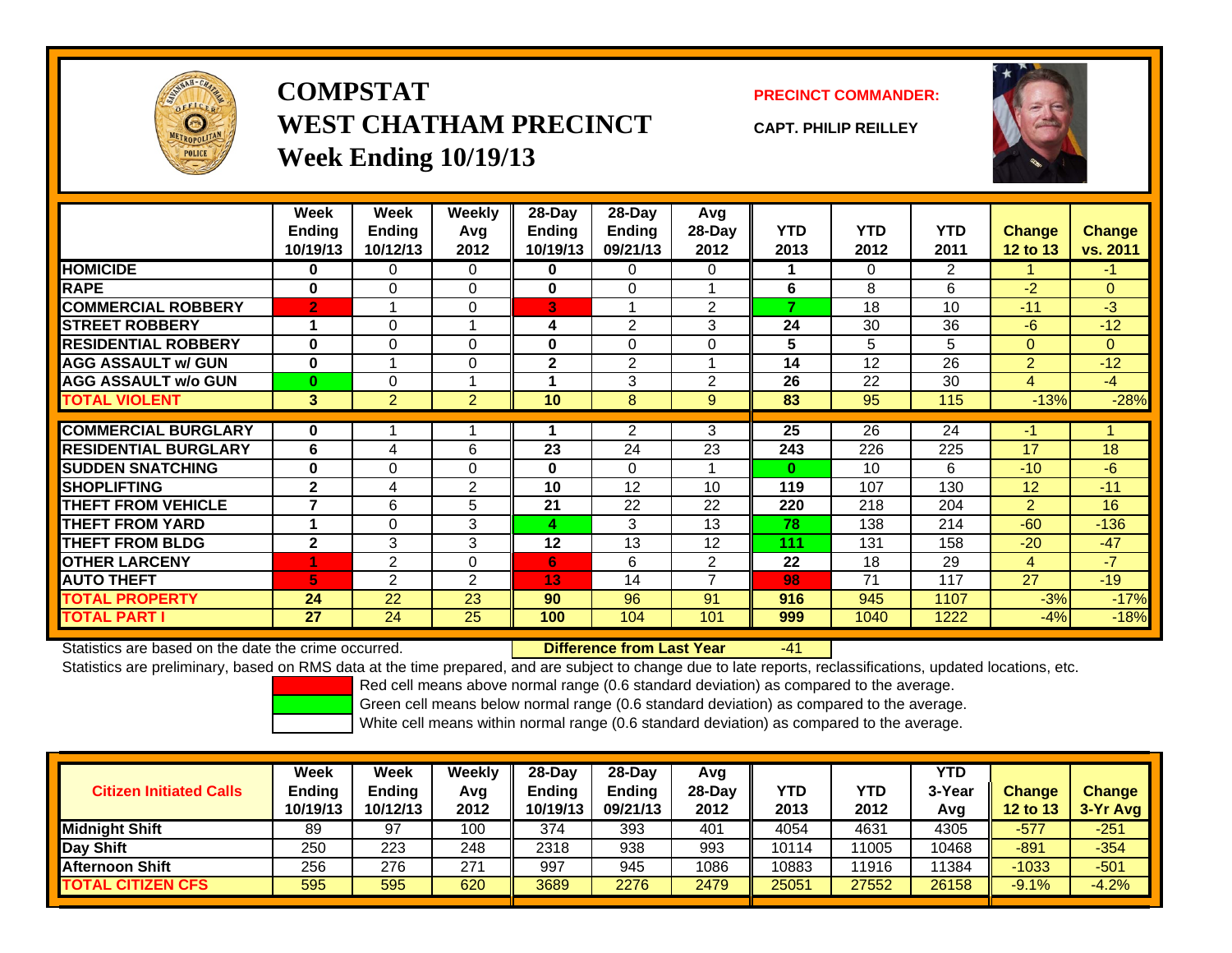

**COMPSTATDOWNTOWN PRECINCTWeek Ending 10/19/13**

#### **PRECINCT COMMANDER:**

**CAPT. Ben Herron**

42



|                             | Week<br><b>Endina</b><br>10/19/13 | Week<br><b>Ending</b><br>10/12/13 | <b>Weekly</b><br>Avq<br>2012 | 28-Day<br>Ending<br>10/19/13 | 28-Day<br><b>Endina</b><br>09/21/13 | Avg<br>28-Day<br>2012 | <b>YTD</b><br>2013       | <b>YTD</b><br>2012 | <b>YTD</b><br>2011 | <b>Change</b><br><b>12 to 13</b> | Change<br>vs. 2011 |
|-----------------------------|-----------------------------------|-----------------------------------|------------------------------|------------------------------|-------------------------------------|-----------------------|--------------------------|--------------------|--------------------|----------------------------------|--------------------|
| <b>HOMICIDE</b>             |                                   | 0                                 | $\mathbf 0$                  |                              | 0                                   |                       | 9                        | 7                  | 6                  | $\overline{2}$                   | 3.                 |
| <b>RAPE</b>                 | 0                                 |                                   | $\Omega$                     |                              |                                     | $\Omega$              | $\overline{\phantom{a}}$ | 5                  | 6                  | $\overline{2}$                   |                    |
| <b>COMMERCIAL ROBBERY</b>   | $\bf{0}$                          | 0                                 | $\Omega$                     |                              |                                     |                       | 10                       | 10                 | 6                  | $\Omega$                         | 4                  |
| <b>STREET ROBBERY</b>       | 1                                 | 3                                 | 2                            | 10                           | 12                                  | 8                     | 81                       | 86                 | 92                 | $-5$                             | $-11$              |
| <b>RESIDENTIAL ROBBERY</b>  | $\bf{0}$                          | 4                                 | $\mathbf 0$                  |                              | $\overline{2}$                      |                       | $\overline{7}$           | 6                  | 10                 | 4                                | $-3$               |
| <b>AGG ASSAULT w/ GUN</b>   | 1                                 |                                   |                              | 3                            | $\overline{2}$                      | $\overline{2}$        | 32                       | 21                 | 24                 | 11                               | 8                  |
| <b>AGG ASSAULT w/o GUN</b>  | 1                                 |                                   |                              | 3                            | 4                                   | 5                     | 36                       | 52                 | 27                 | $-16$                            | 9                  |
| <b>TOTAL VIOLENT</b>        | 4                                 | $\overline{7}$                    | 4                            | 20                           | 22                                  | 17                    | 182                      | 187                | 171                | $-3%$                            | 6%                 |
| <b>COMMERCIAL BURGLARY</b>  | $\mathbf 0$                       | 0                                 |                              | 3                            | 3                                   | $\overline{2}$        | 27                       | 27                 | 43                 | $\Omega$                         | $-16$              |
| <b>RESIDENTIAL BURGLARY</b> | 1                                 | 4                                 | 3                            | 11                           | 11                                  | 12                    | 133                      | 120                | 146                | 13                               | $-13$              |
| <b>SUDDEN SNATCHING</b>     | $\mathbf 0$                       | 0                                 | $\Omega$                     | $\bf{0}$                     |                                     | $\overline{2}$        | 28                       | 28                 | 21                 | $\Omega$                         | $\overline{7}$     |
| <b>SHOPLIFTING</b>          |                                   | 5                                 | 3                            | 14                           | 20                                  | 11                    | 170                      | 111                | 141                | 59                               | 29                 |
| <b>THEFT FROM VEHICLE</b>   | 6                                 | $\overline{7}$                    | $\overline{7}$               | 24                           | 24                                  | 29                    | 295                      | 317                | 283                | $-22$                            | 12                 |
| <b>THEFT FROM YARD</b>      | $\overline{2}$                    | 4                                 | 5                            | 12 <sub>2</sub>              | 14                                  | 19                    | 189                      | 202                | 306                | $-13$                            | $-117$             |
| <b>THEFT FROM BLDG</b>      | 6                                 | 7                                 | 5                            | 18                           | 14                                  | 18                    | 150                      | 194                | 210                | $-44$                            | $-60$              |
| <b>OTHER LARCENY</b>        | $\overline{2}$                    | 3                                 |                              | 7                            | 5                                   | $\overline{2}$        | 50                       | 22                 | 50                 | 28                               | 0                  |
| <b>AUTO THEFT</b>           | 8                                 | 4                                 | 2                            | 13                           | 9                                   | 8                     | 103                      | 77                 | 73                 | 26                               | 30                 |
|                             |                                   | 34                                |                              |                              |                                     |                       |                          |                    |                    |                                  |                    |
| <b>TOTAL PROPERTY</b>       | 26                                |                                   | 25                           | 102                          | 101                                 | 104                   | 1145                     | 1098               | 1273               | 4%                               | $-10%$             |
| <b>TOTAL PART I</b>         | 30                                | 41                                | 30                           | 122                          | 123                                 | 121                   | 1327                     | 1285               | 1444               | 3%                               | $-8%$              |

Statistics are based on the date the crime occurred. **Difference from Last Year** 

Statistics are preliminary, based on RMS data at the time prepared, and are subject to change due to late reports, reclassifications, updated locations, etc.

Red cell means above normal range (0.6 standard deviation) as compared to the average.

Green cell means below normal range (0.6 standard deviation) as compared to the average.

| <b>Citizen Initiated Calls</b> | Week<br><b>Ending</b><br>10/19/13 | Week<br><b>Ending</b><br>10/12/13 | Weekly<br>Avg<br>2012 | $28-Day$<br><b>Ending</b><br>10/19/13 | 28-Day<br><b>Ending</b><br>09/21/13 | Avg<br>28-Dav<br>2012 | YTD<br>2013 | YTD<br>2012 | <b>YTD</b><br>3-Year<br>Avg | <b>Change</b><br>12 to 13 | <b>Change</b><br>$3-Yr$ Avg |
|--------------------------------|-----------------------------------|-----------------------------------|-----------------------|---------------------------------------|-------------------------------------|-----------------------|-------------|-------------|-----------------------------|---------------------------|-----------------------------|
| <b>Midnight Shift</b>          | 118                               | 122                               | 120                   | 429                                   | 431                                 | 480                   | 4556        | 5158        | 4917                        | $-602$                    | $-361$                      |
| Day Shift                      | 187                               | 233                               | 210                   | 829                                   | 862                                 | 838                   | 8717        | 9425        | 8980                        | $-708$                    | $-263$                      |
| <b>Afternoon Shift</b>         | 220                               | 277                               | 222                   | 926                                   | 945                                 | 889                   | 9609        | 10010       | 9692                        | $-401$                    | $-83$                       |
| <b>TOTAL CITIZEN CFS</b>       | 525                               | 632                               | 552                   | 2184                                  | 2238                                | 2207                  | 22882       | 24593       | 23589                       | $-7.0%$                   | $-3.0%$                     |
|                                |                                   |                                   |                       |                                       |                                     |                       |             |             |                             |                           |                             |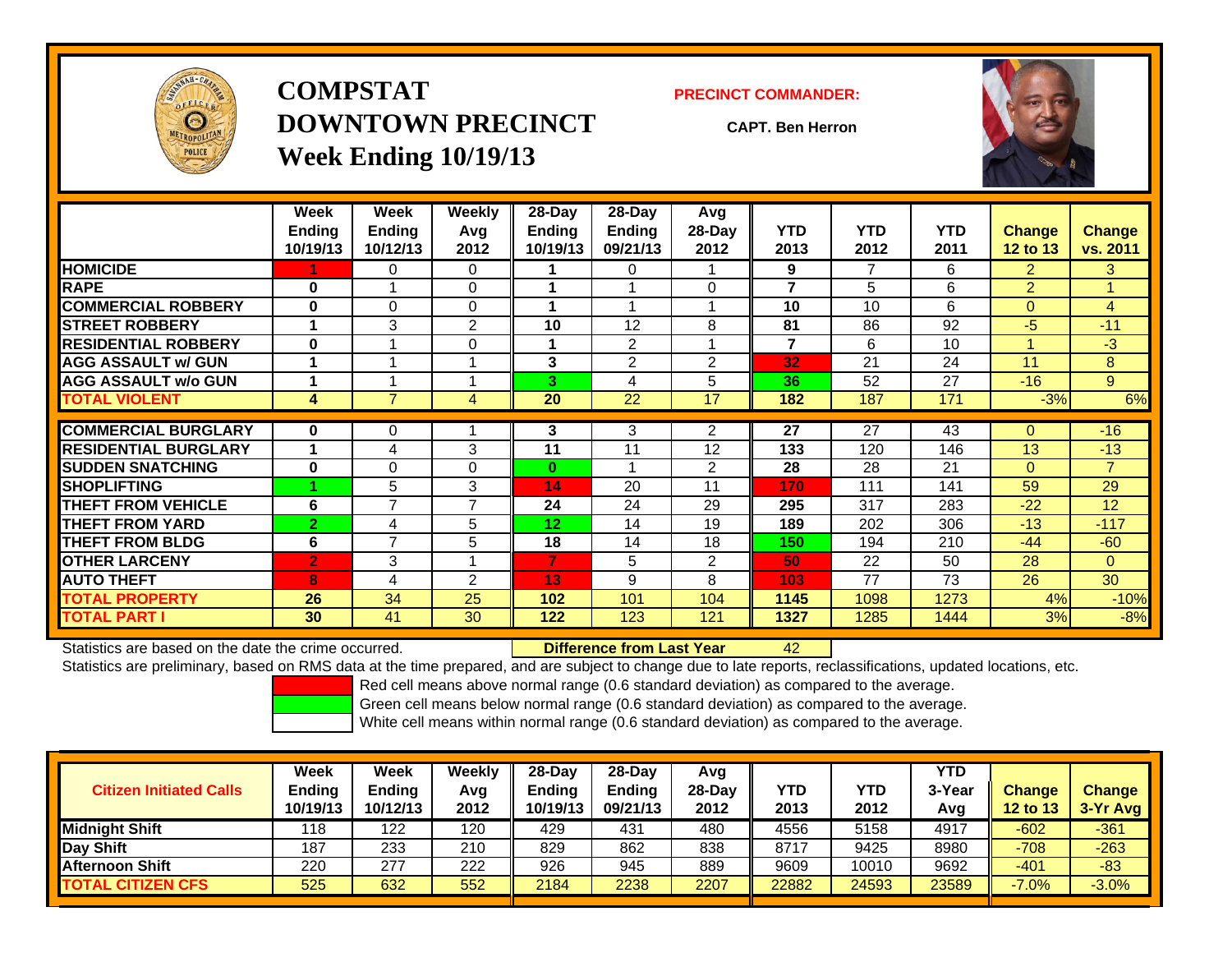

# **COMPSTATCENTRAL PRECINCT CAPT. DEVONN ADAMSWeek Ending 10/19/13**

#### **PRECINCT COMMANDER:**



|                             | Week<br><b>Ending</b><br>10/19/13 | Week<br><b>Ending</b><br>10/12/13 | Weekly<br>Avg<br>2012 | 28-Day<br>Ending<br>10/19/13 | $28$ -Day<br>Ending<br>09/21/13 | Avg<br>$28$ -Day<br>2012 | <b>YTD</b><br>2013 | <b>YTD</b><br>2012 | <b>YTD</b><br>2011 | <b>Change</b><br><b>12 to 13</b> | <b>Change</b><br>vs. 2011 |
|-----------------------------|-----------------------------------|-----------------------------------|-----------------------|------------------------------|---------------------------------|--------------------------|--------------------|--------------------|--------------------|----------------------------------|---------------------------|
| <b>HOMICIDE</b>             | $\bf{0}$                          |                                   | 0                     |                              |                                 |                          | 8                  | 5                  | 10                 | 3                                | $-2$                      |
| <b>RAPE</b>                 | $\bf{0}$                          |                                   | 0                     | $\bf{0}$                     |                                 | $\Omega$                 | 5                  | $\mathfrak{p}$     | 8                  | 3                                | $-3$                      |
| <b>COMMERCIAL ROBBERY</b>   | $\bf{0}$                          | 0                                 | $\Omega$              | $\bf{0}$                     | $\Omega$                        | $\overline{2}$           | 11                 | 14                 | 5                  | $-3$                             | 6                         |
| <b>STREET ROBBERY</b>       | $\mathbf{1}$                      |                                   | $\overline{2}$        | 11                           | 9                               | $\overline{7}$           | 53                 | 68                 | 99                 | $-15$                            | $-46$                     |
| <b>RESIDENTIAL ROBBERY</b>  | $\bf{0}$                          | $\Omega$                          | 0                     | $\bf{0}$                     | $\Omega$                        | $\Omega$                 | 5                  | 3                  | 5                  | 2                                | $\Omega$                  |
| <b>AGG ASSAULT w/ GUN</b>   | $\overline{2}$                    | 0                                 |                       | 4                            |                                 | 4                        | 45                 | 43                 | 41                 | $\overline{2}$                   | 4                         |
| <b>AGG ASSAULT w/o GUN</b>  |                                   | 0                                 |                       | 2                            | $\overline{2}$                  | 3                        | 45                 | 41                 | 39                 | 4                                | 6                         |
| <b>TOTAL VIOLENT</b>        | 4                                 | 3                                 | 4                     | 18                           | 14                              | 16                       | 172                | 176                | 207                | $-2%$                            | $-17%$                    |
|                             |                                   |                                   |                       |                              |                                 |                          |                    |                    |                    |                                  |                           |
| <b>COMMERCIAL BURGLARY</b>  |                                   | 3                                 |                       | 11                           | 11                              | 4                        | 74                 | 39                 | 76                 | 35                               | $-2$                      |
| <b>RESIDENTIAL BURGLARY</b> | 6                                 | $\overline{ }$                    | 10                    | 26                           | 30                              | 39                       | 356                | 401                | 454                | $-45$                            | $-98$                     |
| <b>SUDDEN SNATCHING</b>     |                                   | 0                                 | 0                     |                              | $\Omega$                        |                          | 10                 | 10                 | 19                 | $\Omega$                         | $-9$                      |
| <b>SHOPLIFTING</b>          | 3                                 |                                   |                       | 8                            | 5                               | 4                        | 78                 | 34                 | 46                 | 44                               | 32                        |
| <b>THEFT FROM VEHICLE</b>   | 5.                                | 5                                 | 9                     | 31                           | 32                              | 35                       | 373                | 359                | 442                | 14                               | $-69$                     |
| <b>THEFT FROM YARD</b>      | $\overline{2}$                    | 8                                 | 5                     | 26                           | 27                              | 20                       | 175                | 226                | 374                | $-51$                            | $-199$                    |
| <b>THEFT FROM BLDG</b>      | 3                                 | 3                                 | 3                     | 10                           | 11                              | 12                       | 158                | 139                | 231                | 19                               | $-73$                     |
| <b>OTHER LARCENY</b>        | $\bf{0}$                          |                                   | $\Omega$              | 4                            | 6                               |                          | 39                 | 14                 | 25                 | 25                               | 14                        |
| <b>AUTO THEFT</b>           | 3                                 | 4                                 | 3                     | 21                           | 23                              | 12                       | 182                | 123                | 164                | 59                               | 18                        |
| <b>TOTAL PROPERTY</b>       | 24                                | 32                                | 32                    | 138                          | 145                             | 128                      | 1445               | 1345               | 1831               | 7%                               | $-21%$                    |
| <b>TOTAL PART I</b>         | 28                                | 35                                | 36                    | 156                          | 159                             | 145                      | 1617               | 1521               | 2038               | 6%                               | $-21%$                    |

Statistics are based on the date the crime occurred. **Difference from Last Year** 

96

Statistics are preliminary, based on RMS data at the time prepared, and are subject to change due to late reports, reclassifications, updated locations, etc.

Red cell means above normal range (0.6 standard deviation) as compared to the average.

Green cell means below normal range (0.6 standard deviation) as compared to the average.

| <b>Citizen Initiated Calls</b> | <b>Week</b><br><b>Ending</b><br>10/19/13 | Week<br><b>Ending</b><br>10/12/13 | Weekly<br>Avg<br>2012 | $28-Dav$<br><b>Ending</b><br>10/19/13 | $28-Dav$<br><b>Ending</b><br>09/21/13 | Avg<br>$28-Dav$<br>2012 | YTD<br>2013 | <b>YTD</b><br>2012 | <b>YTD</b><br>3-Year<br>Avg | <b>Change</b><br><b>12 to 13</b> | <b>Change</b><br>3-Yr Avg |
|--------------------------------|------------------------------------------|-----------------------------------|-----------------------|---------------------------------------|---------------------------------------|-------------------------|-------------|--------------------|-----------------------------|----------------------------------|---------------------------|
| Midnight Shift                 | 108                                      | 105                               | 116                   | 408                                   | 406                                   | 463                     | 4451        | 4985               | 4767                        | $-534$                           | $-316$                    |
| Day Shift                      | 257                                      | 239                               | 269                   | 995                                   | 1012                                  | 1078                    | 10302       | 11719              | 10261                       | $-1417$                          | 41                        |
| <b>Afternoon Shift</b>         | 249                                      | 244                               | 291                   | 1057                                  | 1056                                  | 1163                    | 11130       | 12648              | 12018                       | $-1518$                          | $-888$                    |
| <b>TOTAL CITIZEN CFS</b>       | 614                                      | 588                               | 676                   | 2460                                  | 2474                                  | 2704                    | 25883       | 29352              | 27046                       | $-11.8%$                         | $-4.3%$                   |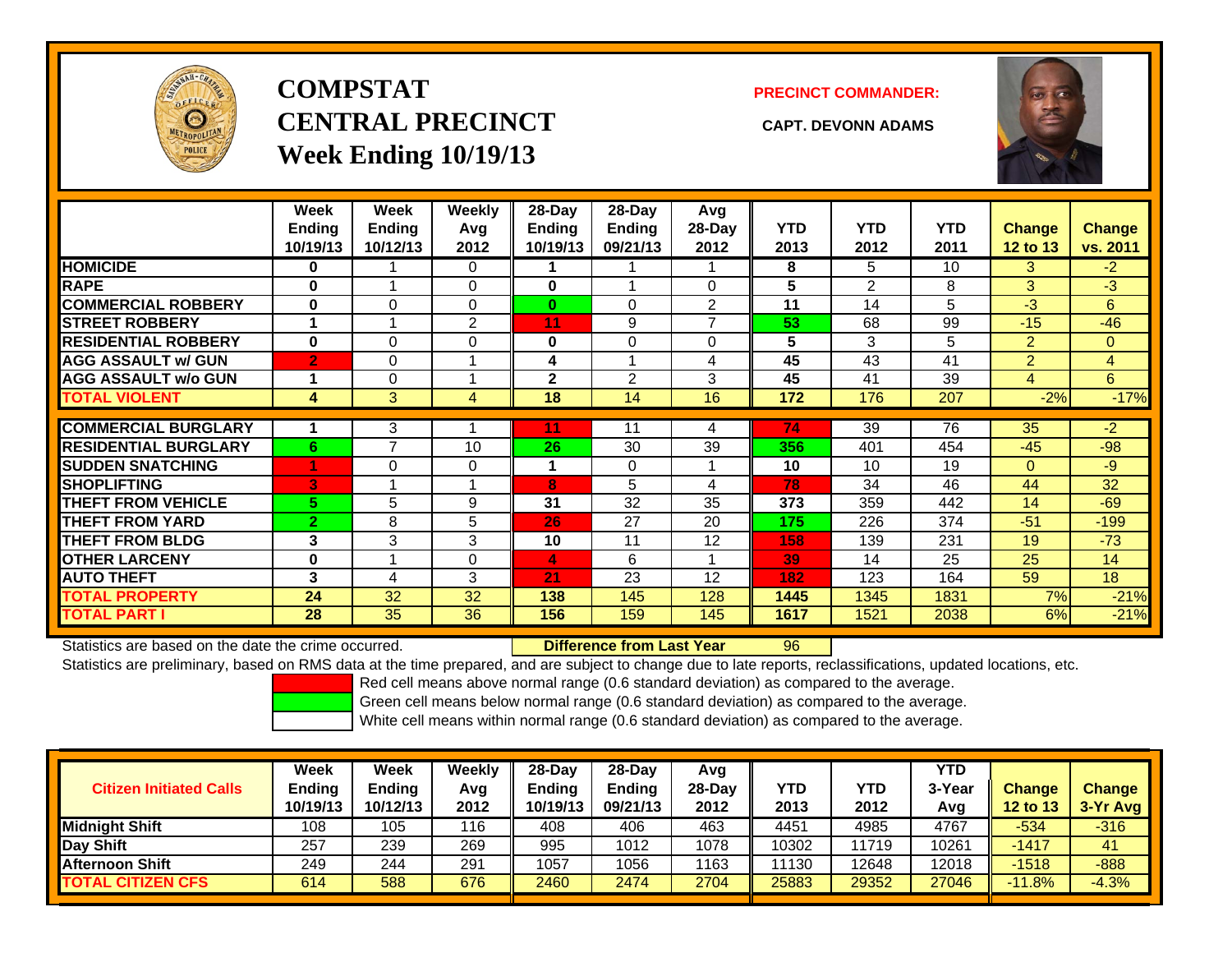

## **COMPSTATSOUTHSIDE PRECINCT** CAPT. TERRY SHOOP **Week Ending 10/19/13**

**PRECINCT COMMANDER:**



|                             | Week<br><b>Ending</b><br>10/19/13 | Week<br>Ending<br>10/12/13 | Weekly<br>Avg<br>2012 | $28$ -Day<br>Ending<br>10/19/13 | $28$ -Day<br><b>Ending</b><br>09/21/13 | Avg<br>$28-Day$<br>2012 | <b>YTD</b><br>2013 | <b>YTD</b><br>2012 | <b>YTD</b><br>2011 | <b>Change</b><br>12 to 13 | <b>Change</b><br>vs. 2011 |
|-----------------------------|-----------------------------------|----------------------------|-----------------------|---------------------------------|----------------------------------------|-------------------------|--------------------|--------------------|--------------------|---------------------------|---------------------------|
| <b>HOMICIDE</b>             | 0                                 | 0                          | 0                     | 0                               | 0                                      | 0                       | 3                  |                    | 3                  | 2                         | 0                         |
| <b>RAPE</b>                 |                                   | 3                          | 0                     | 4                               | 3                                      | $\Omega$                | 9                  | 4                  | $\overline{ }$     | 5                         | $\overline{2}$            |
| <b>COMMERCIAL ROBBERY</b>   | 0                                 |                            |                       |                                 |                                        | 3                       | 16                 | 31                 | 17                 | $-15$                     | $-1$                      |
| <b>STREET ROBBERY</b>       | $\overline{2}$                    |                            |                       | 3                               |                                        | 4                       | 26                 | 45                 | 47                 | $-19$                     | $-21$                     |
| <b>RESIDENTIAL ROBBERY</b>  | $\bf{0}$                          |                            | 0                     | $\overline{2}$                  | 2                                      |                         | 8                  | 10                 | 10                 | $-2$                      | $-2$                      |
| <b>AGG ASSAULT w/ GUN</b>   | 0                                 |                            | 0                     |                                 |                                        | и                       | 12                 | 11                 | 9                  | 1                         | 3                         |
| <b>AGG ASSAULT w/o GUN</b>  | 1                                 | 0                          |                       |                                 | 0                                      | 2                       | 24                 | 26                 | 22                 | $-2$                      | 2 <sup>1</sup>            |
| <b>TOTAL VIOLENT</b>        | 4                                 | $\overline{7}$             | 3                     | 12                              | 8                                      | 12                      | 98                 | 128                | 115                | $-23%$                    | $-15%$                    |
|                             |                                   |                            |                       |                                 |                                        |                         |                    |                    |                    |                           |                           |
| <b>COMMERCIAL BURGLARY</b>  | 0                                 | 0                          |                       | 4                               | 3                                      | 6                       | 47                 | 59                 | 37                 | $-12$                     | 10 <sup>°</sup>           |
| <b>RESIDENTIAL BURGLARY</b> | 4                                 | 15                         | 8                     | 36                              | 40                                     | 31                      | 320                | 299                | 267                | 21                        | 53                        |
| <b>SUDDEN SNATCHING</b>     |                                   | 0                          | $\Omega$              |                                 | $\overline{\mathbf{A}}$                |                         | 9                  | $\overline{ }$     | 6                  | 2                         | 3                         |
| <b>SHOPLIFTING</b>          | 19                                | 20                         | 14                    | 64                              | 59                                     | 57                      | 586                | 587                | 641                | $-1$                      | $-55$                     |
| <b>THEFT FROM VEHICLE</b>   | 5                                 | 3                          | 8                     | 20                              | 21                                     | 33                      | 284                | 324                | 283                | $-40$                     |                           |
| <b>THEFT FROM YARD</b>      |                                   | 6                          | 3                     | 11                              | 12                                     | 13                      | 85                 | 152                | 151                | $-67$                     | $-66$                     |
| <b>THEFT FROM BLDG</b>      | 4                                 | 5                          | 5                     | 20                              | 18                                     | 19                      | 203                | 211                | 231                | -8                        | $-28$                     |
| <b>OTHER LARCENY</b>        | $\overline{2}$                    |                            | 0                     | 7                               | 6                                      | $\overline{2}$          | 55                 | 23                 | 34                 | 32                        | 21                        |
| <b>AUTO THEFT</b>           | $\mathbf{2}$                      | 3                          | 3                     | 9                               | $\overline{7}$                         | 13                      | 96                 | 139                | 109                | $-43$                     | $-13$                     |
| <b>TOTAL PROPERTY</b>       | 38                                | 53                         | 43                    | 172                             | 167                                    | 173                     | 1685               | 1801               | 1759               | $-6%$                     | $-4%$                     |
| <b>TOTAL PART I</b>         | 42                                | 60                         | 46                    | 184                             | 175                                    | 185                     | 1783               | 1929               | 1874               | $-8%$                     | $-5%$                     |

Statistics are based on the date the crime occurred. **Difference from Last Year** 

r - 146

Statistics are preliminary, based on RMS data at the time prepared, and are subject to change due to late reports, reclassifications, updated locations, etc.

Red cell means above normal range (0.6 standard deviation) as compared to the average.

Green cell means below normal range (0.6 standard deviation) as compared to the average.

| <b>Citizen Initiated Calls</b> | Week<br><b>Ending</b><br>10/19/13 | Week<br><b>Ending</b><br>10/12/13 | Weekly<br>Avg<br>2012 | $28-Day$<br><b>Ending</b><br>10/19/13 | $28$ -Dav<br>Ending<br>09/21/13 | Avg<br>$28-Dav$<br>2012 | YTD<br>2013 | YTD<br>2012 | <b>YTD</b><br>3-Year<br>Avg | <b>Change</b><br><b>12 to 13</b> | <b>Change</b><br>3-Yr Avg |
|--------------------------------|-----------------------------------|-----------------------------------|-----------------------|---------------------------------------|---------------------------------|-------------------------|-------------|-------------|-----------------------------|----------------------------------|---------------------------|
| <b>I</b> Midniaht Shift        | 84                                | 83                                | 91                    | 310                                   | 383                             | 363                     | 3545        | 4022        | 3786                        | $-477$                           | $-241$                    |
| Day Shift                      | 255                               | 217                               | 239                   | 958                                   | 1050                            | 956                     | 9791        | 11146       | 10261                       | $-1355$                          | $-470$                    |
| <b>Afternoon Shift</b>         | 257                               | 283                               | 253                   | 1017                                  | 988                             | 1012                    | 10083       | 11092       | 10570                       | $-1009$                          | $-487$                    |
| <b>TOTAL CITIZEN CFS</b>       | 596                               | 583                               | 583                   | 2285                                  | 2421                            | 2330                    | 23419       | 26260       | 24617                       | $-10.8%$                         | $-4.9%$                   |